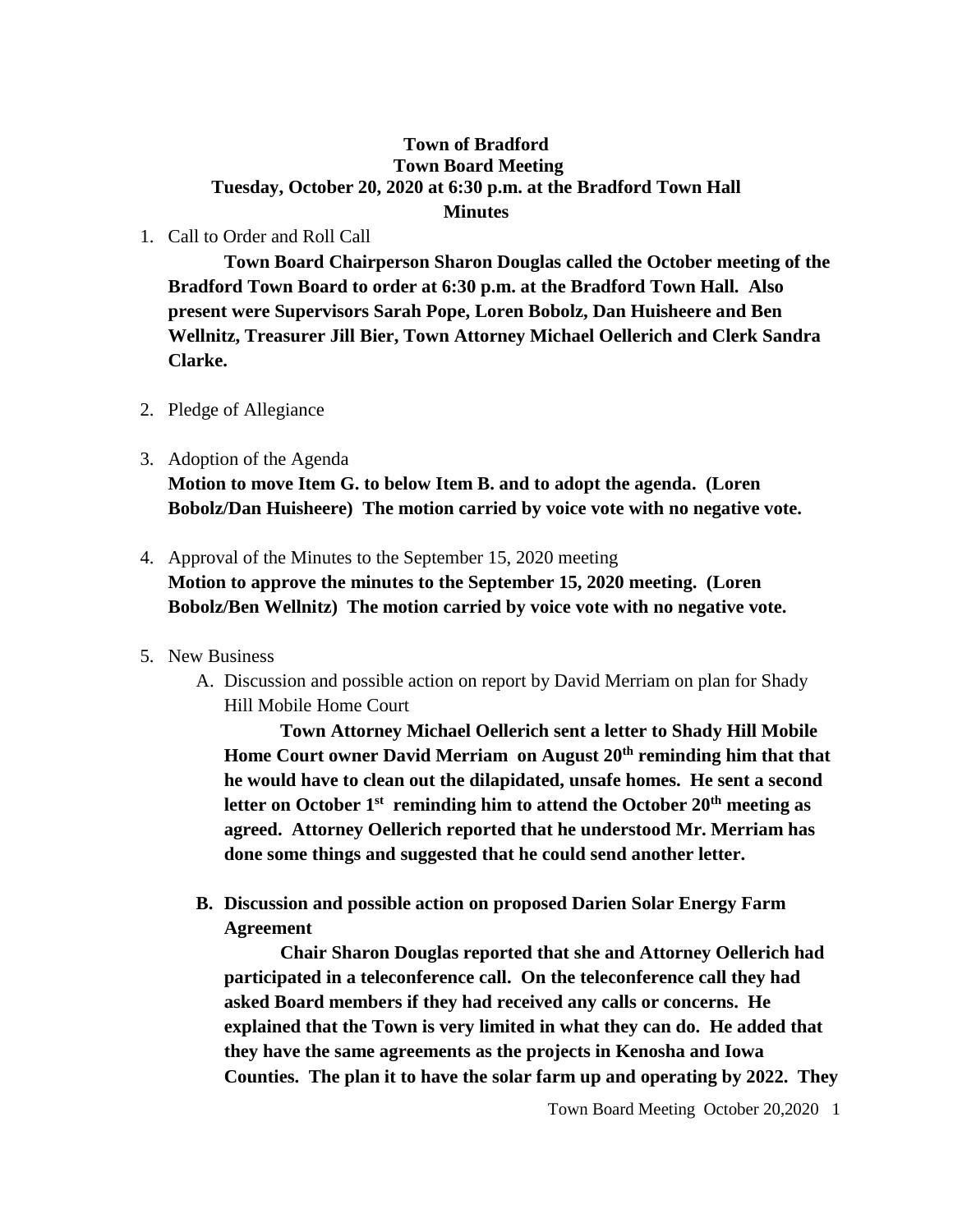**now have 120 days for Public Service Commission approval. Darien had some proposals about moving the substation closer to the state highway. There will be another teleconference before they will have an agreement to adopt. Dan Huisheere asked about the paragraph on page 2 that said they have the right to sell or assign the project. He asked if they sell the project if the new owners would have to follow the agreement. Attorney Oellerich stated that they would make sure that this agreement is binding on all buyers.** 

**It was suggested that they have pictures and a road inventory done when E. Creek Road is done and before they start the project.**

- C. Discussion and action on Resolution No. 2020-82 and Petition for County Bridge and Culvert Aid for replacement of S. Kemp Road culvert just south of US Highway 14 **Motion for Chair Sharon Douglas to go ahead and sign the resolution and petition for County Bridge and Culvert Aid for the culvert replacement on S. Kemp Road. (Dan Huisheere/Loren Bobolz) The motion carried by voice**
- D. Discussion and action on possible resolution for permitting and fees for signs under Section 12 of the Zoning Ordinance

**vote with no negative vote.**

**Chair Sharon Douglas reported that, under Section 12.2 (4) a sign is for the name, occupation that is not to exceed 2 square feet in display. She reported that she received a call from Ryan Scott on Highway 14 who wants to put up a sign advertising his business. Under Section 12.3, signs are permitted with a zoning permit, she said she believed he would fit into paragraph (3) but unfortunately the building inspector said he does not issue zoning permits for signs in the Town of Bradford. She then spoke with building inspector Greg Noll and was told that he would issue them for a fee of around \$125.00. She suggested that the board may have to consider having the Chairman or another representative issue the permit if approved and asked what the fee should be. Ryan Scott would like a sign about 4' x 10'. If his business is considered Ag then Ag signs of 4' x 8' are permitted without a zoning permit according to the ordinance. Sarah Pope suggested they have him draw up the sign on a computer. It was stated that if no permit is required, then no fee is required.**

E. Discussion and action on approval of attorney retainer Attorney Oellerich stated that he was not changing the retainer.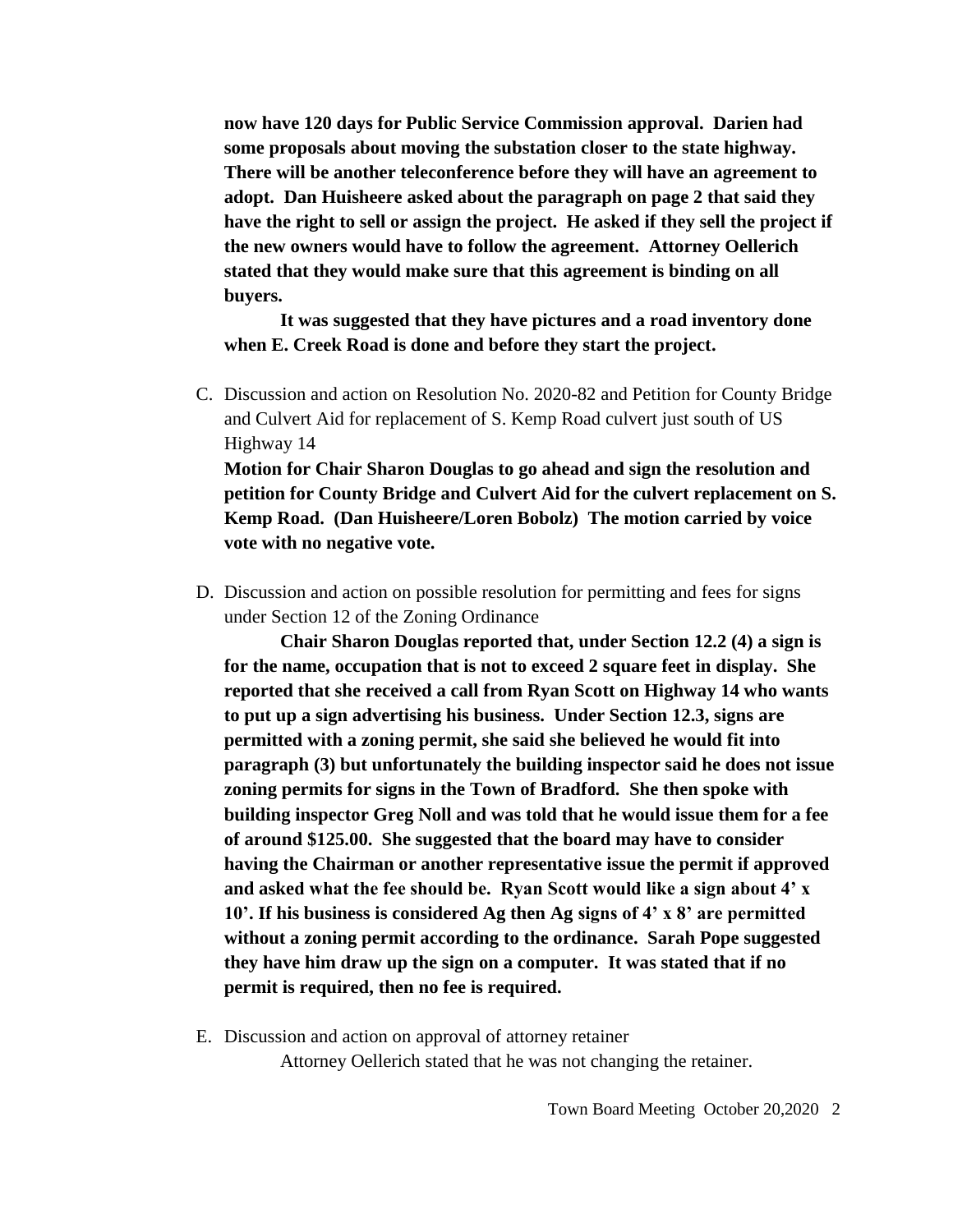**Motion to approve the attorney retainer for Nowlan & Mouat LLP. (Sarah Pope/Dan Huisheere) The motion carried by voice vote with no negative vote.**

F. Delavan Darien School District Report

**Chair Sharon Douglas read the Delavan Darien School District Report. A Facilities Referendum is on the November 3rd ballot. Their website for additional information and district news is [www.ddschools.org.](http://www.ddschools.org/)** 

G. Discussion and action on 2021 Fire District Budget

**Clerk Sandra Clarke presented the corrections she and Ryan Wellnitz had made to apportionment of the budget figures for the three municipalities according to the formula.**

H. Discussion and action on COVID and CARES grants

**The Board agreed to double the pay for poll workers during COVID. A full day would be \$200.00 and half a day would be \$100.00. Chair Sharon Douglas contacted Reeders about an air purifier but has not heard back yet. Sarah Pope said they had ordered a sprayer to spray all day and she would check on it for the election. The Clerk has reviewed the equipment purchased with the grants.**

I. Discussion and action on report by Fire District Representative

**Chair Sharon Douglas reported that she had attended the Fire District meeting in Loren Bobolz's absence. Fire Board President Ryan Wellnitz reported that he would not be residing in the Village of Clinton as of November 6th and would be residing in the Town of Clinton. She added that according to Ryan, he discussed this with the Village Administrator and Tom Peterson, the Chairman, who stated that's they did not think this would be a problem. However, according to the Fire District Agreement, it is stated that there were to be two representatives from the Town of Bradford, two from the Town of Clinton and three from the Village. With Ryan moving it would put only two from the Village and three from the Town of Clinton. Chair Sharon Douglas contacted Town Attorney Oellerich about this. Attorney Oellerich stated that he understood that they wanted to allow Ryan Wellnitz to serve out his term and then the Village would find a replacement. Attorney Oellerich will call Town of Clinton Chairman Dave Brandl, Village Attorney Brook Joos and Ryan Wellnitz about this.** 

**The report included that, the tender required new tires and Ambulance 442 needed new rotors. September had a total of 28 runs, with**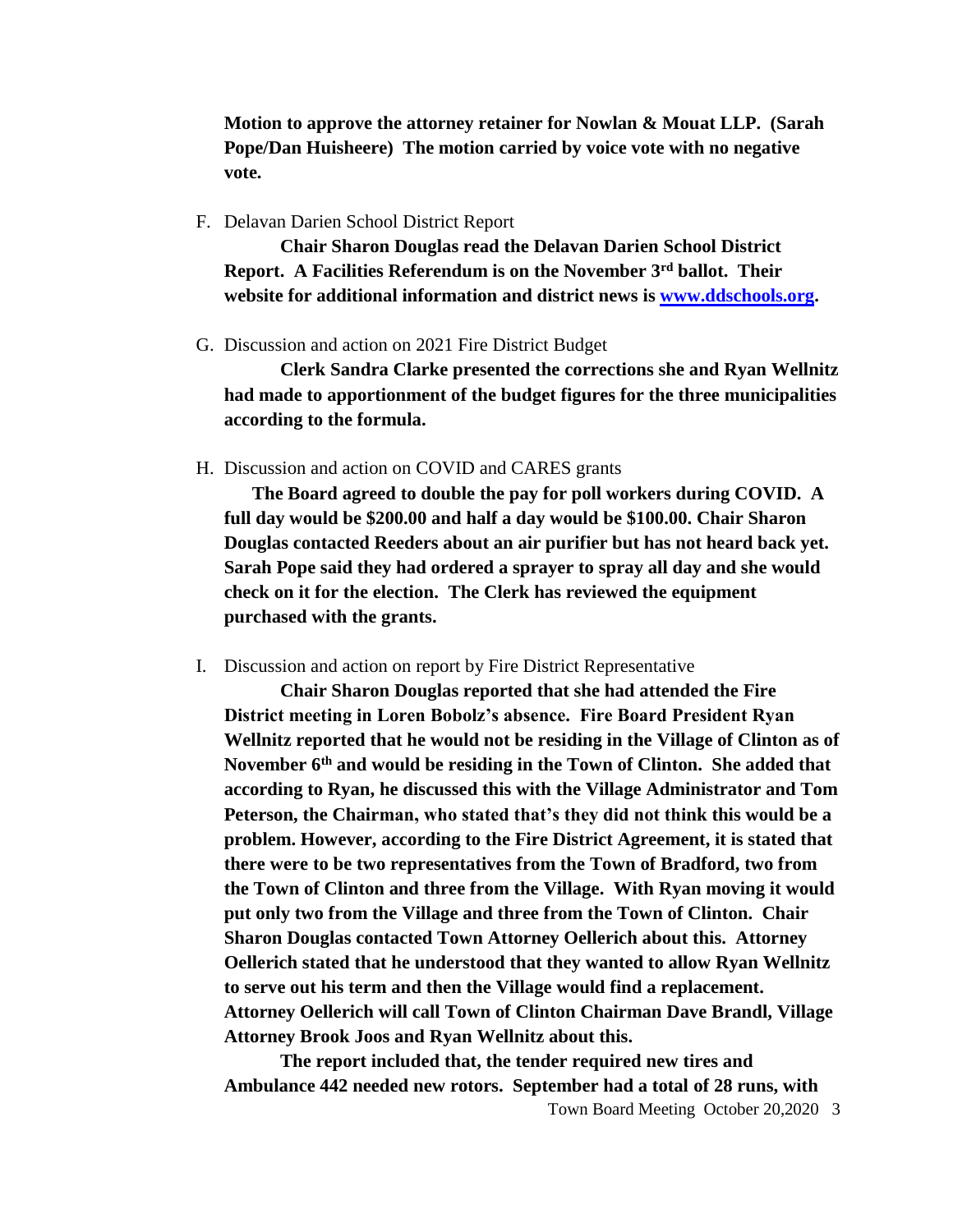**333 runs to date this year. The insurance cost will go down since they have received a good rating. Currently they have 31 members with a possibility of a husband and wife team coming onboard for the EMS Department. The current quote for the 30 SCBA packs is around \$94,000 but the money will not be required to come as an additional cost from the three municipalities and will instead come from the general fund. The Fire Board did pass the 2021 Budget. \$31,992.00 was approved for the 2020 payment on the engine from the general checking. She added that this was the allocation from the ambulance and the gear note that was passed in the 2020 Budget to roll into the engine payment in 2020.**

J. Discussion and action on Zoning Officer Report

**Clerk Sandra Clarke reported that MZIS had issued a zoning permit to Andrew Hargarten at 9919 E. B-C Townline Road for an Ag building and an electrical permit for a service upgrade at 5360 S. Carvers Rock Road.**

- K. Discussion and action on Supervisors' evaluation of their sections of roads **It was reported that Luety Earthworks' work on E. Creek Road to trim trees and clear the roadway was done well. There are potholes on Carvers Rock Road by Flemings.**
- L. Discussion and action on roadwork, including but not limited to tree trimming, culvert repair and replacement, crack filling, ditching, shouldering, maintenance including replacement of signs and posts, paver repair, pot hole filling, Creek Road Bridge State/Municipal Agreement and Emerald Grove Bridge Projects, Creek Road TRIP project

**Chair Sharon Douglas reported that the work on the Creek Road RR Bridge is going well and they are going to pave the areas they broke up. They will pave the approach by Monday. They have signs to put up and plan to be done in about two weeks. Colton will make sure that they fix all the areas damaged and they will fix the area by the intersection.** 

**The large cement box culvert on Kemp Road just south of the intersection with Highway 14 needs to be replaced. Chair Sharon Douglas checked with Duane Jorgenson and there is money in the County Bridge and Culvert Aid to provide the County 50% share. The Clerk will prepare the resolution and petition for aid.** 

**The guard rail on the east side of the O'Riley Road Bridge over Turtle Creek had rotted posts that were broken off. Chair Sharon Douglas reminded the Board Members that if they saw anything blocking a warning sign that they needed to make sure the signs could be seen. Concerning the**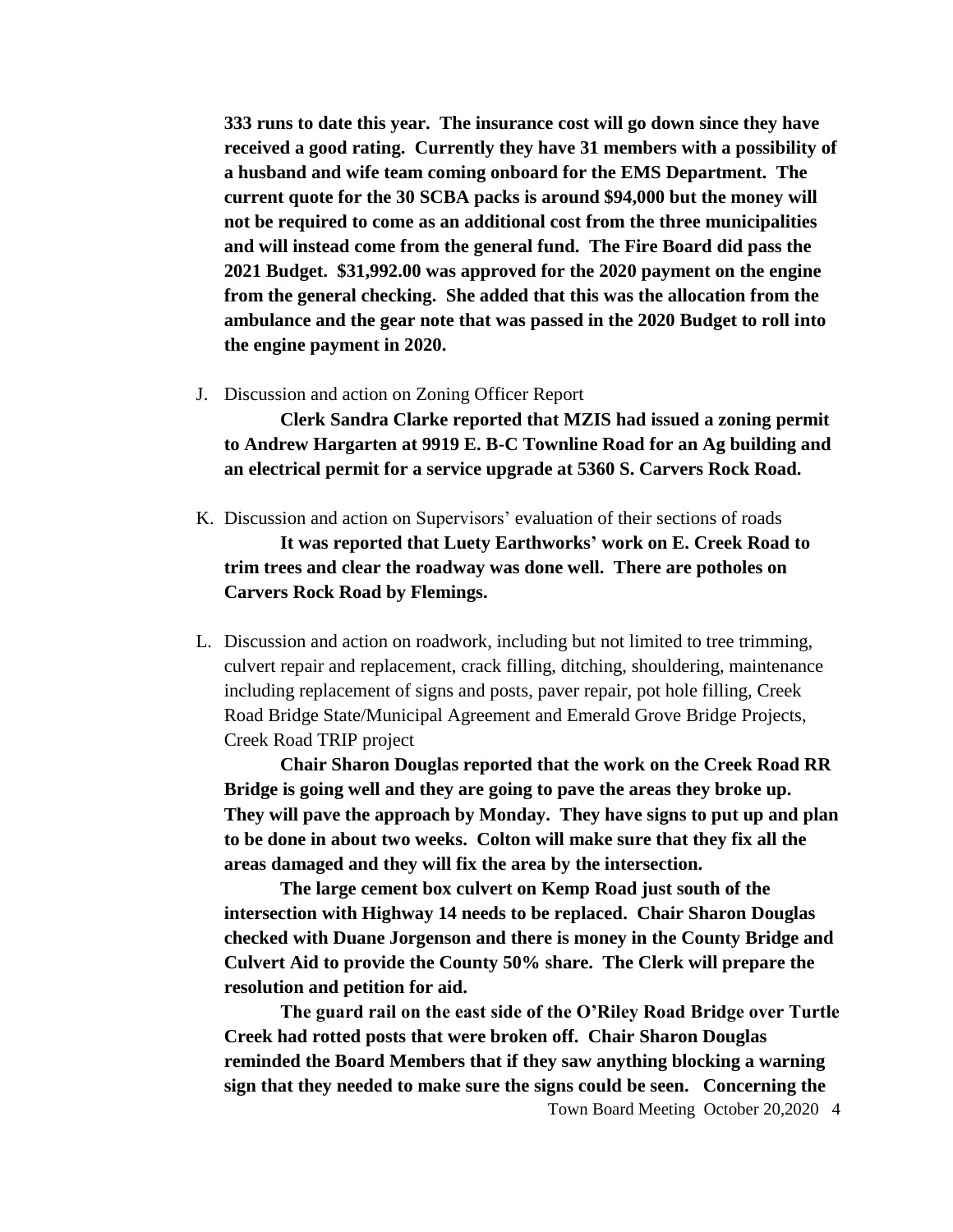**LRIP Project for E. Creek Road, Chair Sharon Douglas reported that she had spoken with Ryan Rudzinski from Batterman and he stated that the board could consider putting the project on hold but he would have to know by December if they wanted the project to be shelved for a while. The board reviewed the roadwork cash flow prepared by the Clerk. The Board wanted to go forward with the project.**

**Chair Sharon Douglas reported that she went to the County and met in person with Duane Jorgenson and Nick. Duane Jorgenson held a virtual meeting with Jamie from MSA and Zach Pearson from WisDOT on the Emerald Grove Road RR Bridge Replacement Project. The project will be let in March 2021 with bids possibly going out in February. They had planned on starting construction in June but she asked if they could move it up. Jamie from MSA stated that May 1st would be the earliest they could move it up to. The project may be more complicated than the Creek Road RR Bridge Project. They have 75 working days planned and there may have to be some dynamite work done due to the rock.**

**Tires and other trash were picked up on the east end of Creek Road and at the town hall and taken to the dump by Ben Wellnitz and Wayne and Sharon Douglas.** 

**Matt Yoss has repaired the areas on Kemp Road and T. J. Tuls has offered to pay 75% of the cost.**

**According to the Federal Bridge report there are numerous things that need to be done next spring or summer, such as vegetation trimming, sign straightening or replacement, painting and adding asphalt to some of the approaches.**

- M. Discussion and action on Town Hall Repair Committee Report **Nothing.**
- N. Discussion and action on approval of Driveway Permit Applications **No applications were received.**
- O. Discussion and action on Utility Permit Applications **No applications were received.**
- P. Discussion and action on 2021 Proposed Budget

The Clerk reviewed with the Board Members, the budget she had prepared.

**Motion to approve the budget to propose. (Loren Bobolz/Ben Wellnitz) The motion carried by voice vote with no negative vote.**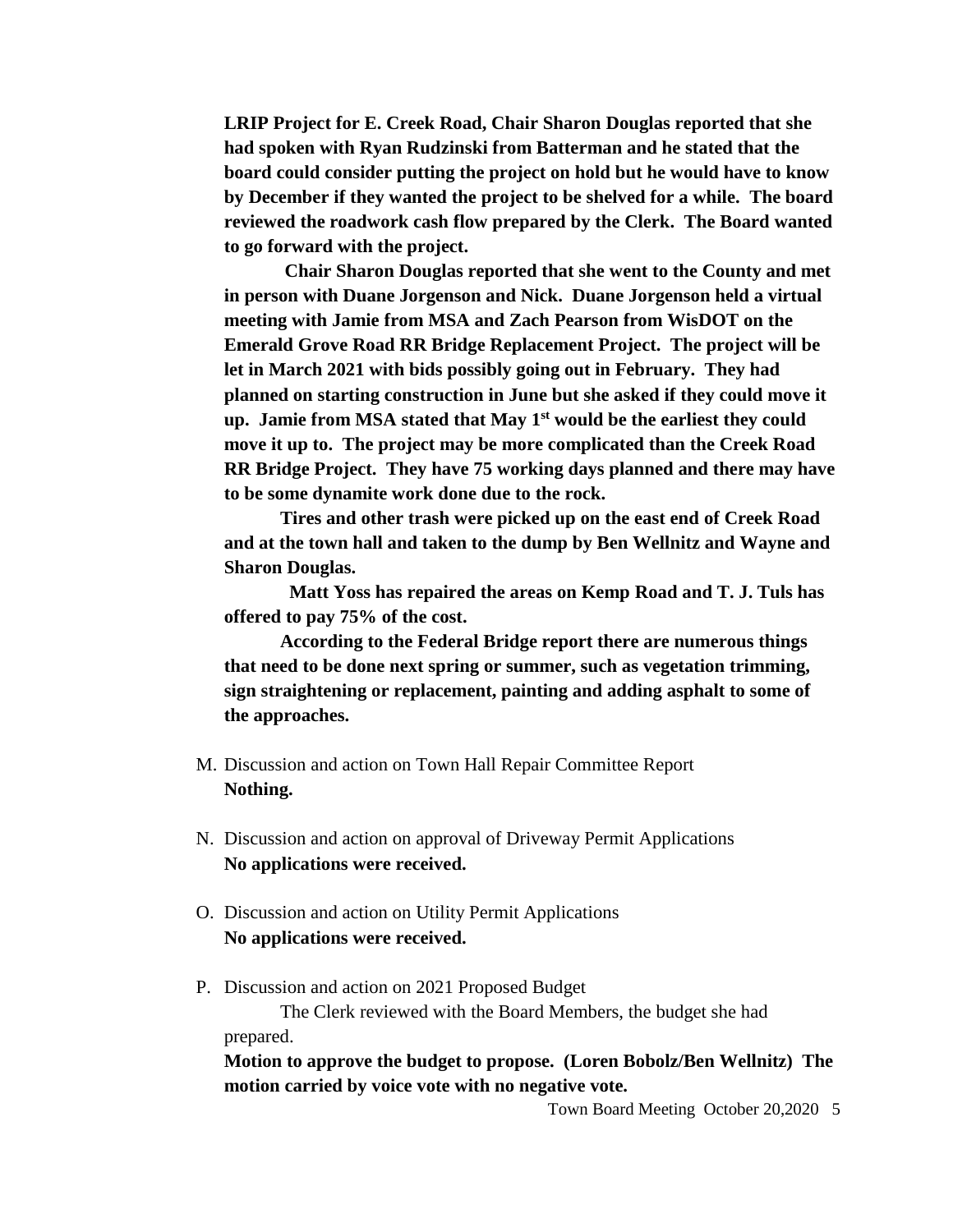Q. Discussion and action on approval of Levy Limit Worksheet The allowable 2020 Levy is \$330,005.

**Motion to approve the Levy Limit Worksheet. (Dan Huisheere/Sarah Pope) The motion carried by voice vote with no negative vote.**

- 6. Citizen Participation
- 7. Announcements and Reports
	- A. **The November Town Board Meeting will be held on Tuesday, November 17th , 2020 immediately following the 2021 Budget Hearing and the Special Meeting of the Electors, which will begin at 6:30 p.m. at the Bradford Town Hall.**
	- **B. Rock County Sheriff's Report was available.**
	- **C. Final estimate of January 1, 2020 population is 1,066, it is estimated that approximately 777 are of voting age.**
	- **D. Michael Mulligan sent a thank you for the improvements done on Emerald Grove Road. He is working on having the debris removed along the sliver of land owned by the Town of Bradford along US Highway 14.**
- 8. Treasurer's Report

**Motion to approve the Treasurer's Report. (Ben Wellnitz/Sarah Pope) The motion carried by voice vote with no negative vote.**

9. Bills for Approval

**Motion to approve the bills for payment. (Sarah Pope/Dan Huisheere) The motion carried by voice vote with no negative vote.**

10. Adjournment

**Motion to adjourn. (Loren Bobolz/Dan Huisheere) The motion carried by voice vote with no negative vote. The meeting was adjourned at 8:04 p.m.**

**Respectfully submitted,**

**Sandra Clarke, Clerk**

| <b>Bills for Approval</b> |  |
|---------------------------|--|
|                           |  |

| <b>Rock Energy Cooperative</b> | Town Hall Light             | \$27.15 |
|--------------------------------|-----------------------------|---------|
| <b>Alliant Energy</b>          | Hwy. $exp. - street$ lights | 50.31   |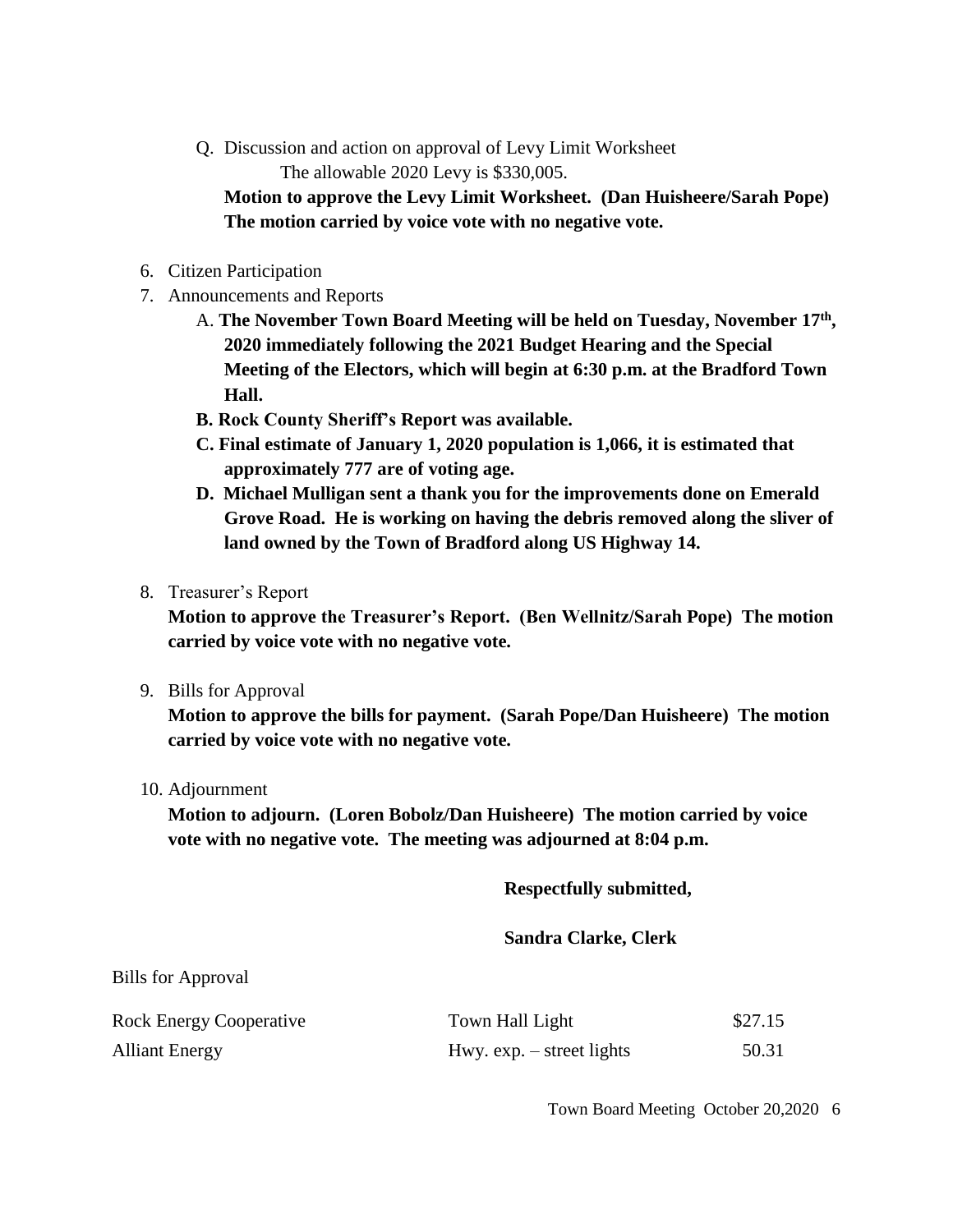| Rock Valley Publishing LLC               | Publications- Zoning $exp. = 24.55$ ,<br>Town Board exp. $= 41.55$ ,<br>Election exp. $= 28.83$<br>94.93                                                                         |  |
|------------------------------------------|----------------------------------------------------------------------------------------------------------------------------------------------------------------------------------|--|
| Lentells Disposal                        | 500.00<br>Recycling                                                                                                                                                              |  |
| <b>Clinton Community School District</b> | <b>Monthly Parking Permit Fees-</b><br>(October)<br>157.60                                                                                                                       |  |
| Pat's Services, Inc.                     | Town Hall exp.-<br>$(9-05 \text{ to } 10-02-2020)$<br>90.00                                                                                                                      |  |
| Nowlan & Mouat LLP                       | Legal Fees-David Merriam-37.00,<br>Darien Solar Energy Center-185.00<br>222.00                                                                                                   |  |
| Ben Wellnitz                             | Highway exp. $-$ Fees for Tires (\$58)<br>and garbage disposal (\$20) at City of<br>Janesville Landfill<br>78.00                                                                 |  |
| <b>Sharon Douglas</b>                    | Town Board exp. – Internet $=27.45$ ,<br>Town Hall exp. $-paint = 218.72$ ,<br>Deck screws $\&$ washers =9.25<br>255.42                                                          |  |
| Sandra Clarke                            | Election $exp. - pens$ for<br>Voters = $24.90$ ,<br>Pens for poll workers= 15.79,<br>Printer cartridges = $85.43$ ,<br><b>Binders</b> for election<br>Manuals $=27.39$<br>152.28 |  |
| Sandra Clarke                            | Election exp. - surge protector<br>(Best Buy could not process the<br>Town check so I paid with my<br>Credit Card and voided the town<br>check)<br>36.91                         |  |
| <b>US Cellular</b>                       | Town Hall exp. – internet router<br>Paid with check no. 13595<br>on 10-10-2020 to be entered<br>for Routes to Recovery Grant                                                     |  |